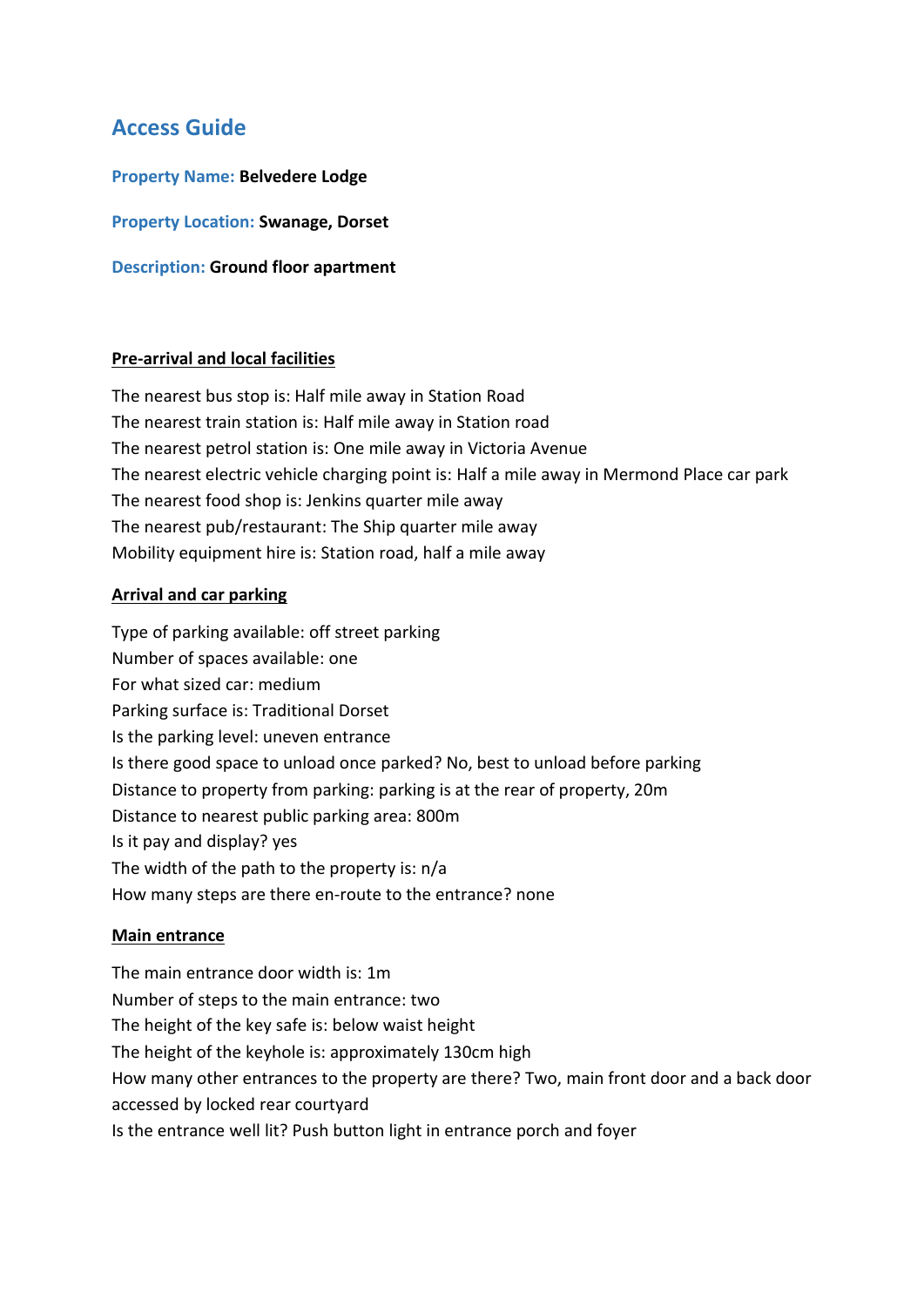#### **Living and dining rooms**

The flooring is: carpet in lounge and tiles in dining area Are there are any rugs? Yes one rug in front of fire place The door widths within these areas are? 28in Is there good space between furniture? Medium Is the furniture moveable or fixed? movable Is the floor level and step free? One step from kitchen/dining to bathroom and main bedroom Are wall plugs set high or low? Light switches are high Are electric sockets high or low? low

#### **Kitchen**

The flooring is: tiled Is the floor level and step free? One step from kitchen to bathroom and main bedroom The width of the doorways is: 28in What height is the worktop to the floor? 90cm Is the oven set high or low? low The fridge height is: low The freezer height is : chest high Is crockery stored high or low: low Are wall plugs set high or low? Light switches are high Are electric sockets high or low? Some high and low Is any equipment stored externally or away from the main kitchen, and if yes; what and where? no

# **Bedrooms and landings**

How many floors does the property have? one The number of steps between floors is: one The flooring is: carpet Is the flooring level in each bedroom? yes The door widths are: 28in Bed sizes are: king in the main bedroom and zipped link in bedroom two Is the bedroom furniture moveable or fixed? Everything movable apart from wardrobes Are wall plugs set high or low? low Are electric sockets high or low? Light switches are high

# **Bathrooms and cloakrooms**

Type of flooring: tiled Is the flooring level? yes